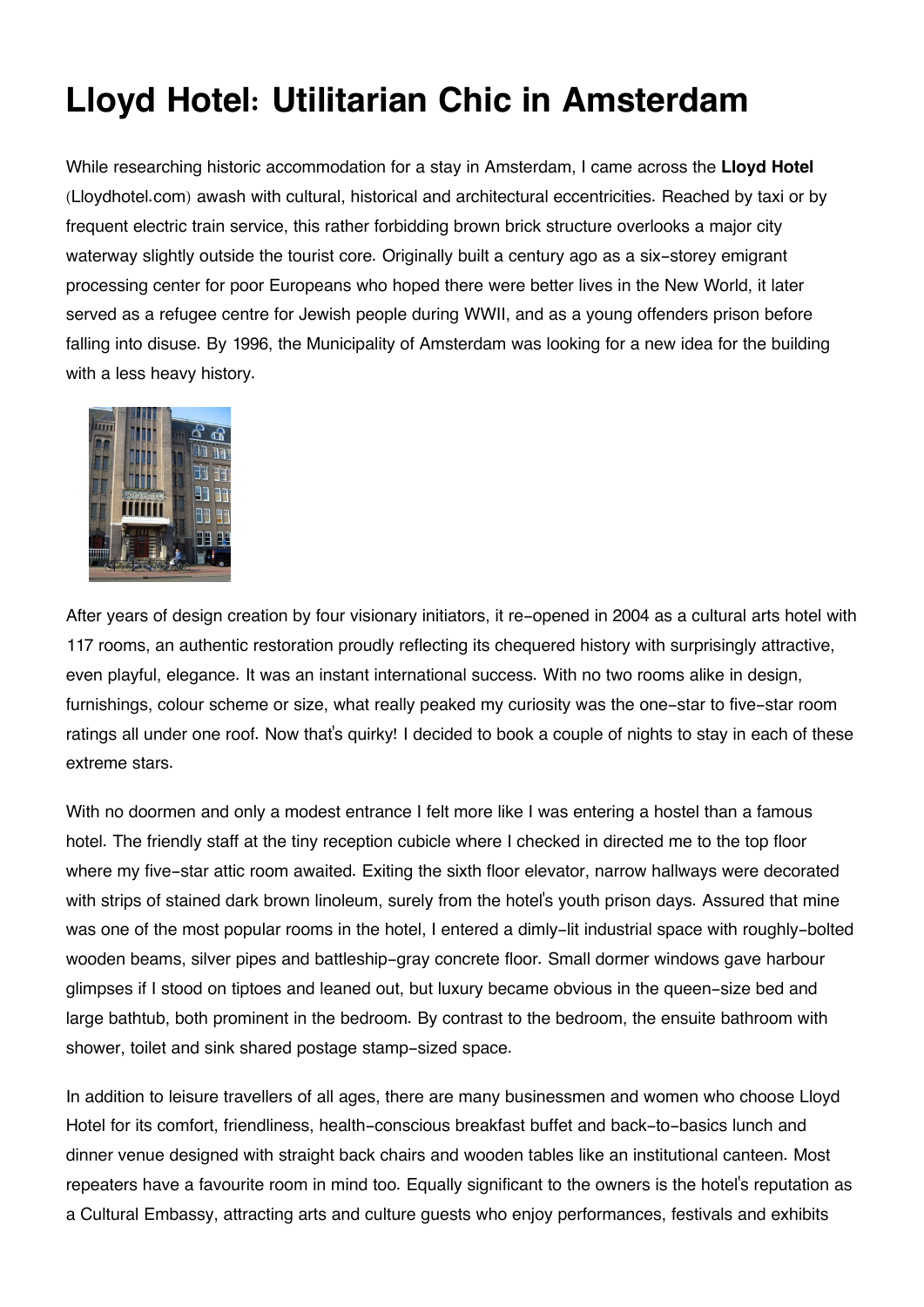year round hosted in its dramatic, gallery-like public spaces. Many international artists and musicians stay and perform at the hotel.



When I made my move down several floors to a one-star room, I was startled by the upgrade of the stillnarrow hallway to gleaming gray and red pottery tiles covering the floor and half way up the walls. My one-star bedroom was the size of a modest walk-in closet, with a single metal bed and tiny metal table and chair, with just enough floor space for one medium suitcase. However, there was no downgrade of the hotel's amenities, all neatly arranged, including a terry towel bathrobe. A large window gave a panoramic view of Amsterdam's bustling commercial harbour (without having to stand on tiptoe). Though my boot camp-style single bed looked like it could easily be purchased in a garage sale, in fact each bed was custom-made at a cost of thousands of Euros, based on the original design used by the youthful inmates. With a first class mattress, two feather pillows and a duvet topping the bed frame, I have no doubt that I experienced a comfort level none of the bad boys every knew.

A couple of doors down the tiled hallway was my shared bathroom, labelled BADKAMER, for which occupants of three bathroom-less accommodations on my floor each had a key for their exclusive use. With two ceiling-to-knees windows, the immaculately-kept black and white tiled bathroom was four times the size of my one-star room!



So how does this quirky hotel choose a rating for rooms? Entirely by size! No matter how many beds, the view or the floor, it's all about the square footage. Room prices vary from 95 to 450 Euros, including breakfast buffet. Only the one-star rooms have shared bathrooms. Check out different room designs on the Lloyd Hotel website, and book early no matter what time of year you are visiting Amsterdam.

## **By Alison Gardner**